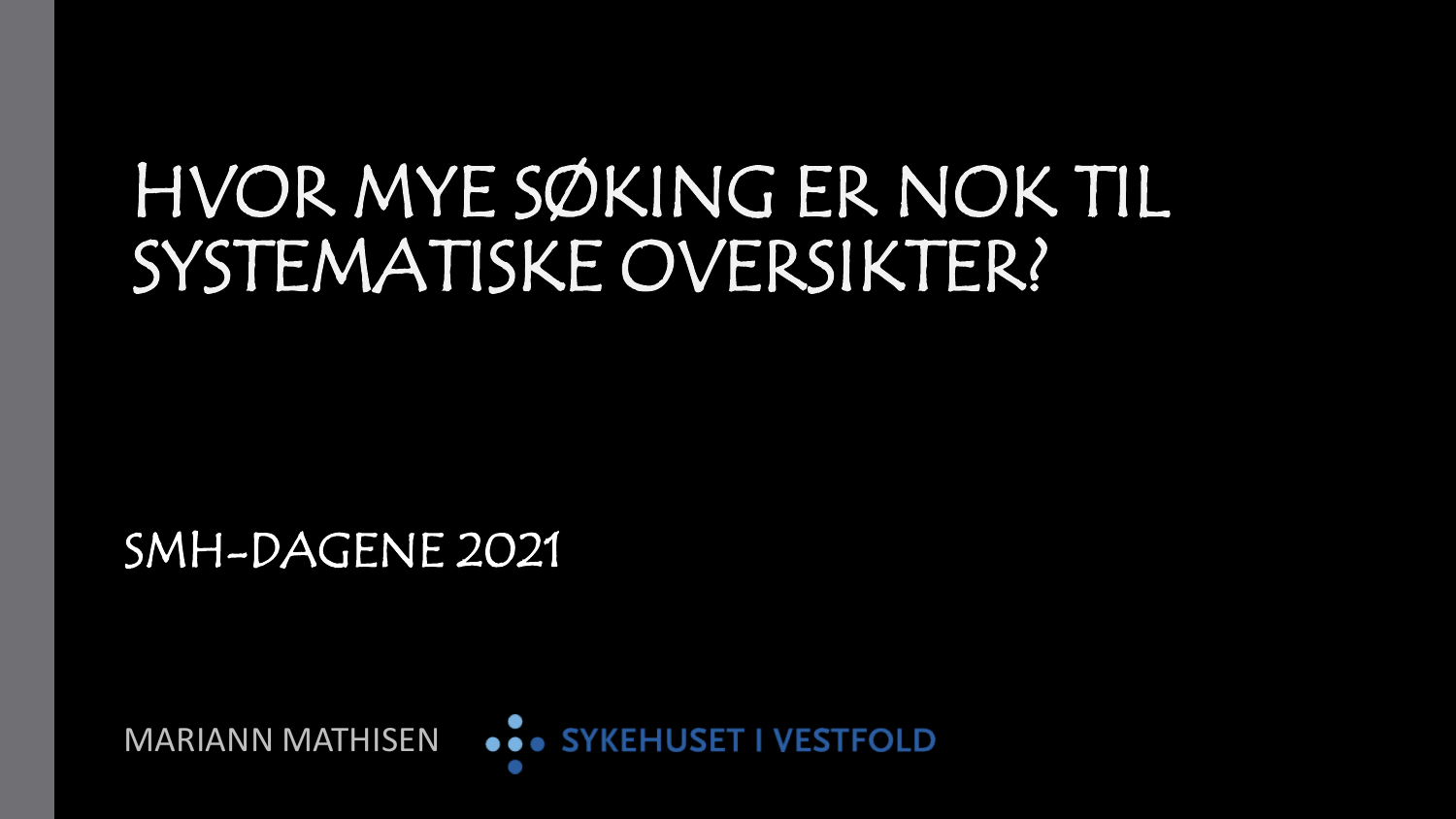EVALUERING OG OPTIMALISERING AV SØKEPROSESSEN TIL SYSTEMATISKE OVERSIKTER

BAKGRUNN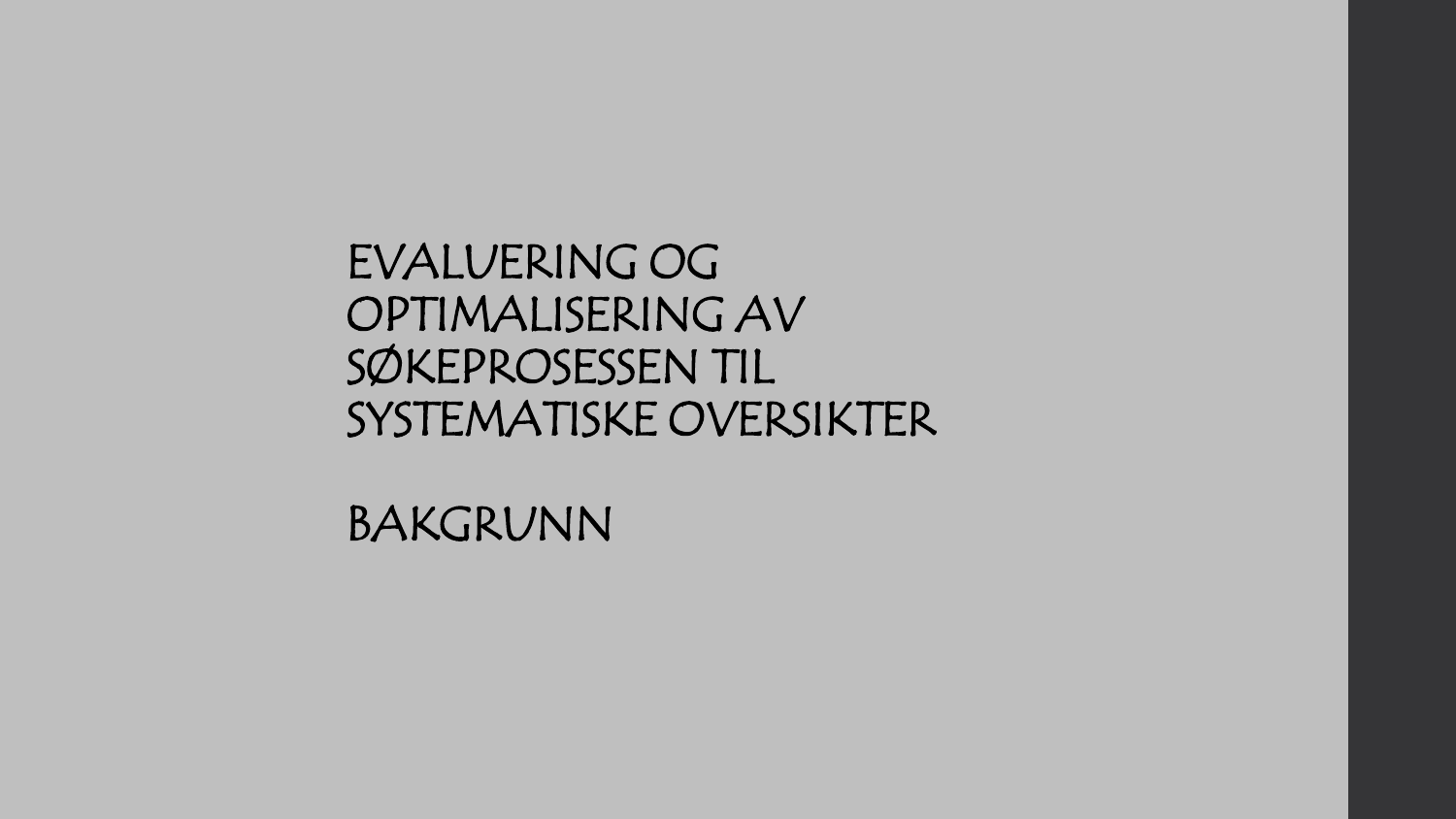## METODER

- TVERRSNITTSTUDIE
- EKSPLORATIVT DESIGN
- EKSPERIMENT
- SCOPING-OVERSIKTER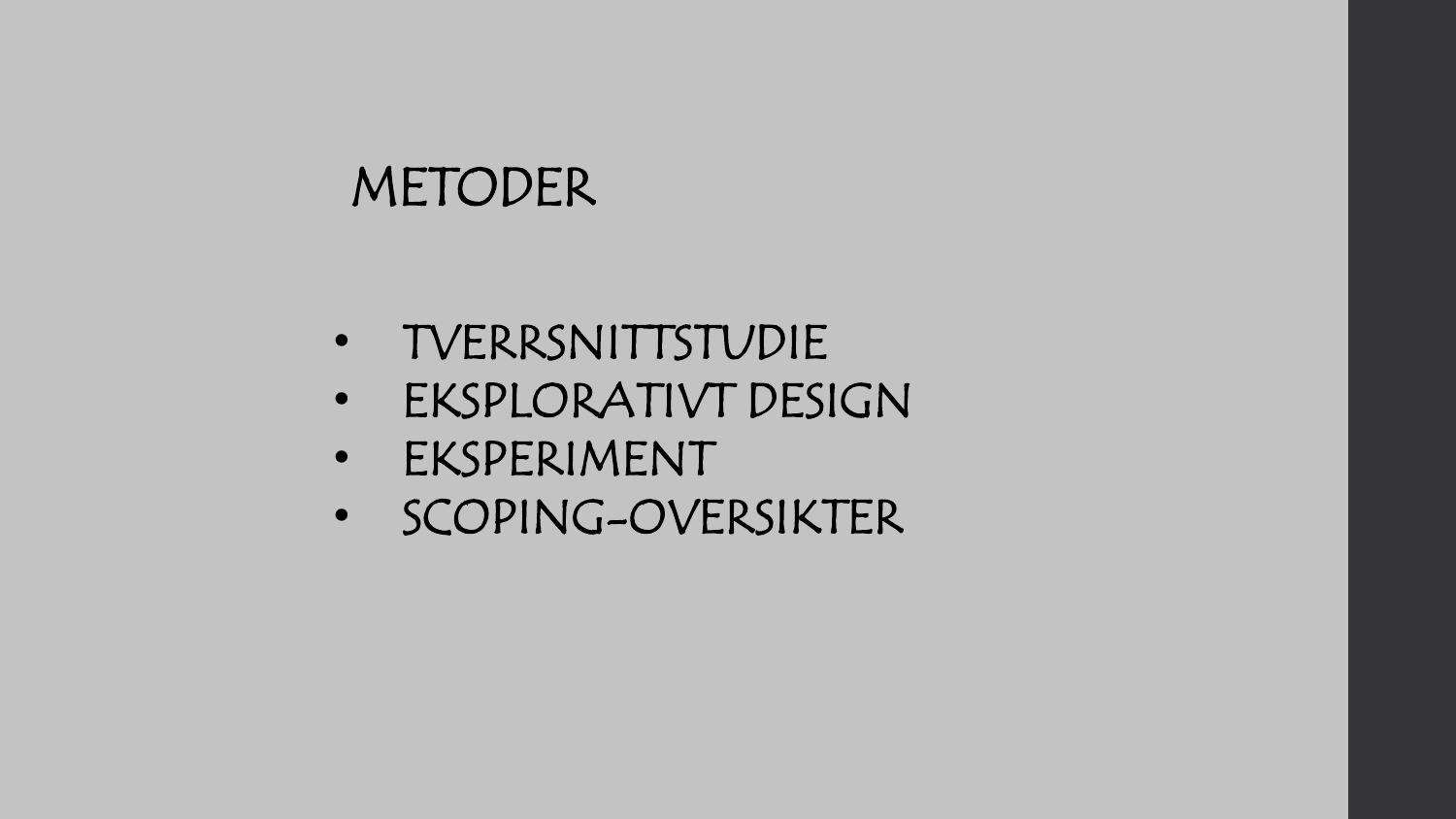### DELSTUDIER

- 1. ER DET NOK Å SØKE EMBASE OG MEDLINE?
- 2. FORENKLING OG OPTIMALISERING AV SØKESTRATEGIER
- 3. VIL RANGERING AV BOOLSKE SØK I PUBMED GI DE MEST RELEVANTE TREFFENE FØRST?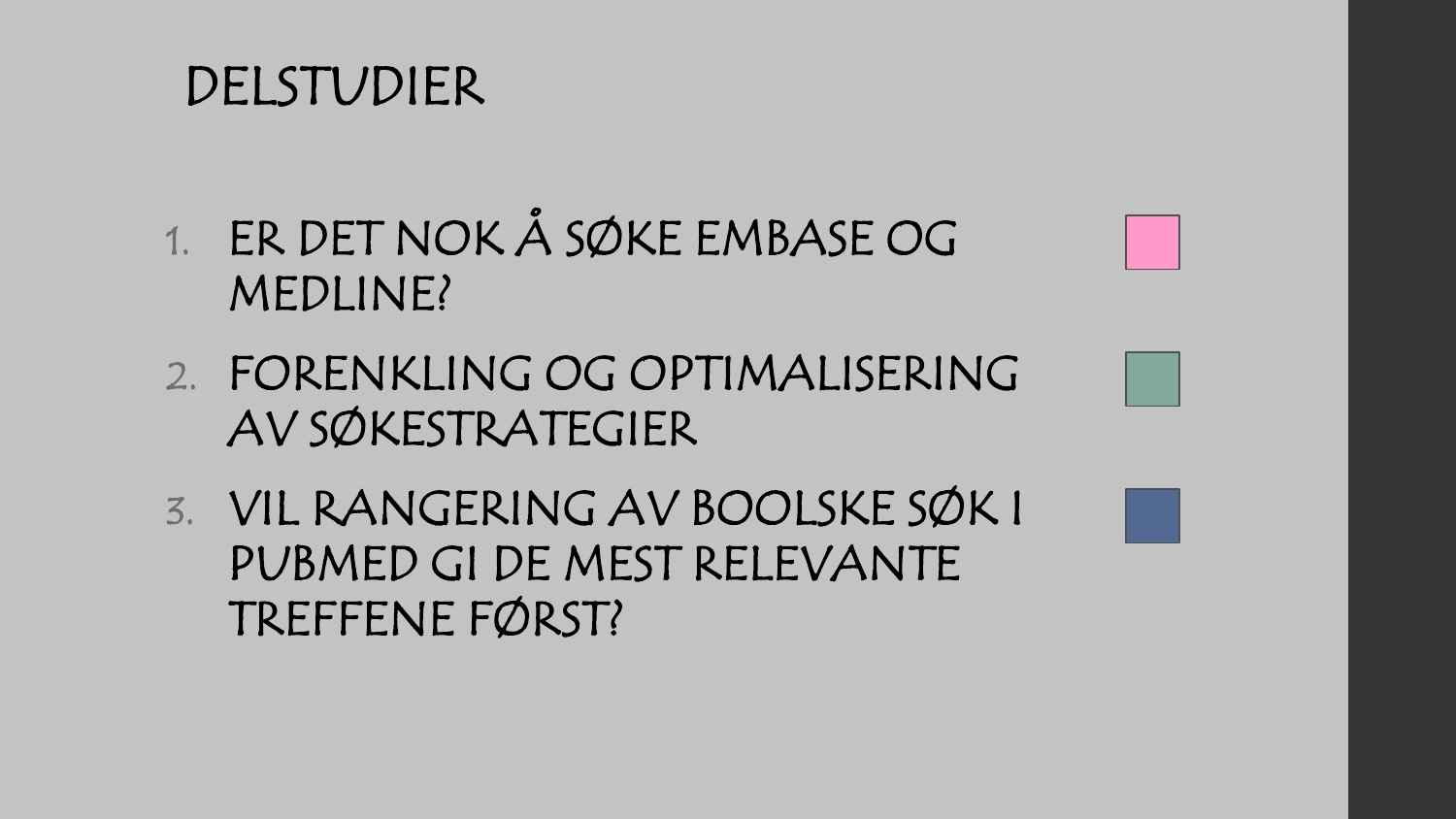### DELSTUDIE 1

# ER DET NOK Å SØKE EMBASE OG MEDLINE?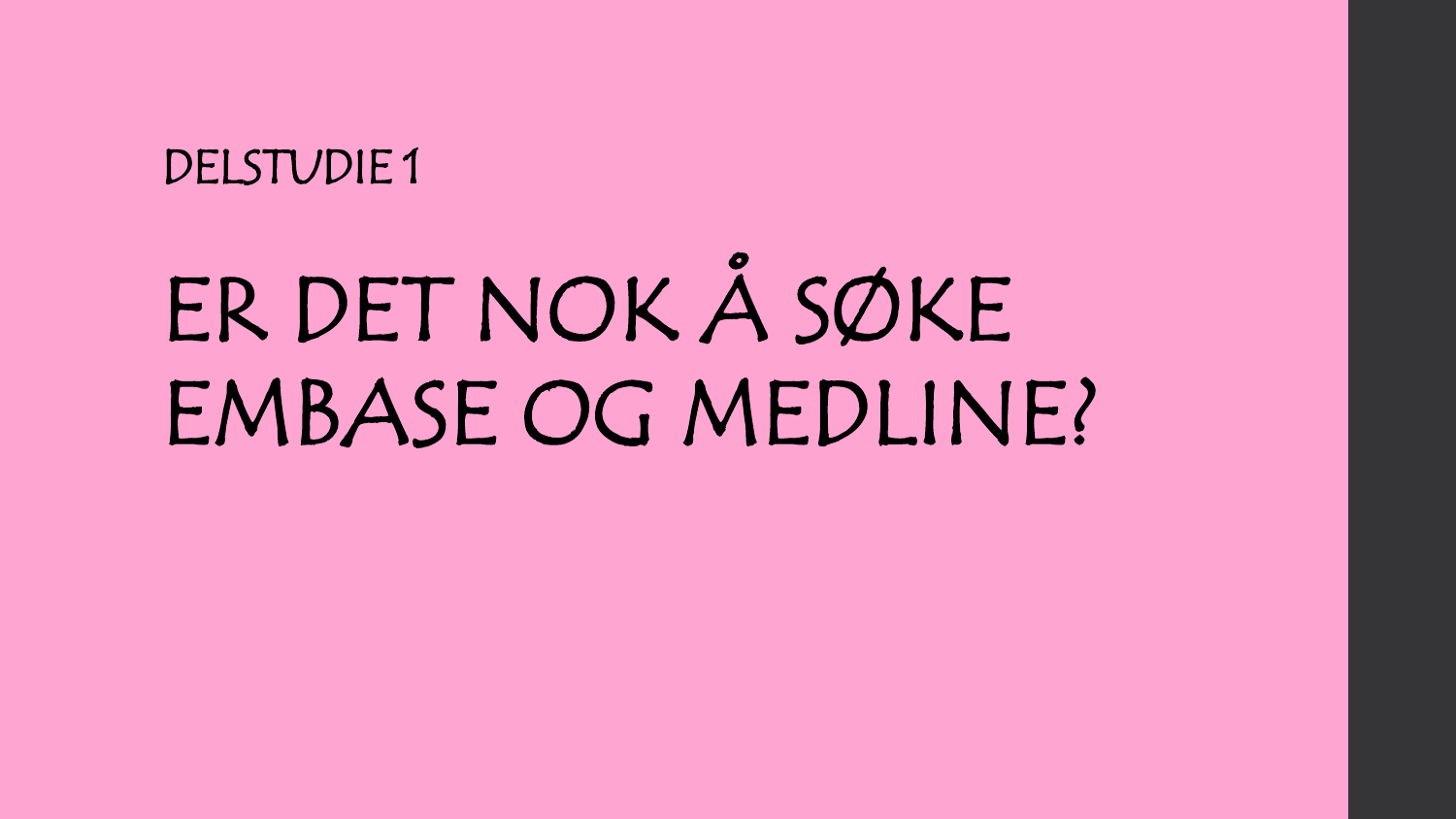#### DEKNING AV INKLUDERTE STUDIER I MEDLINE OG EMBASE



 $\Box$ # of included studies  $\Box$ # of studies indexed in Medline  $\Box$ # of included studies indexed in Medline and Embase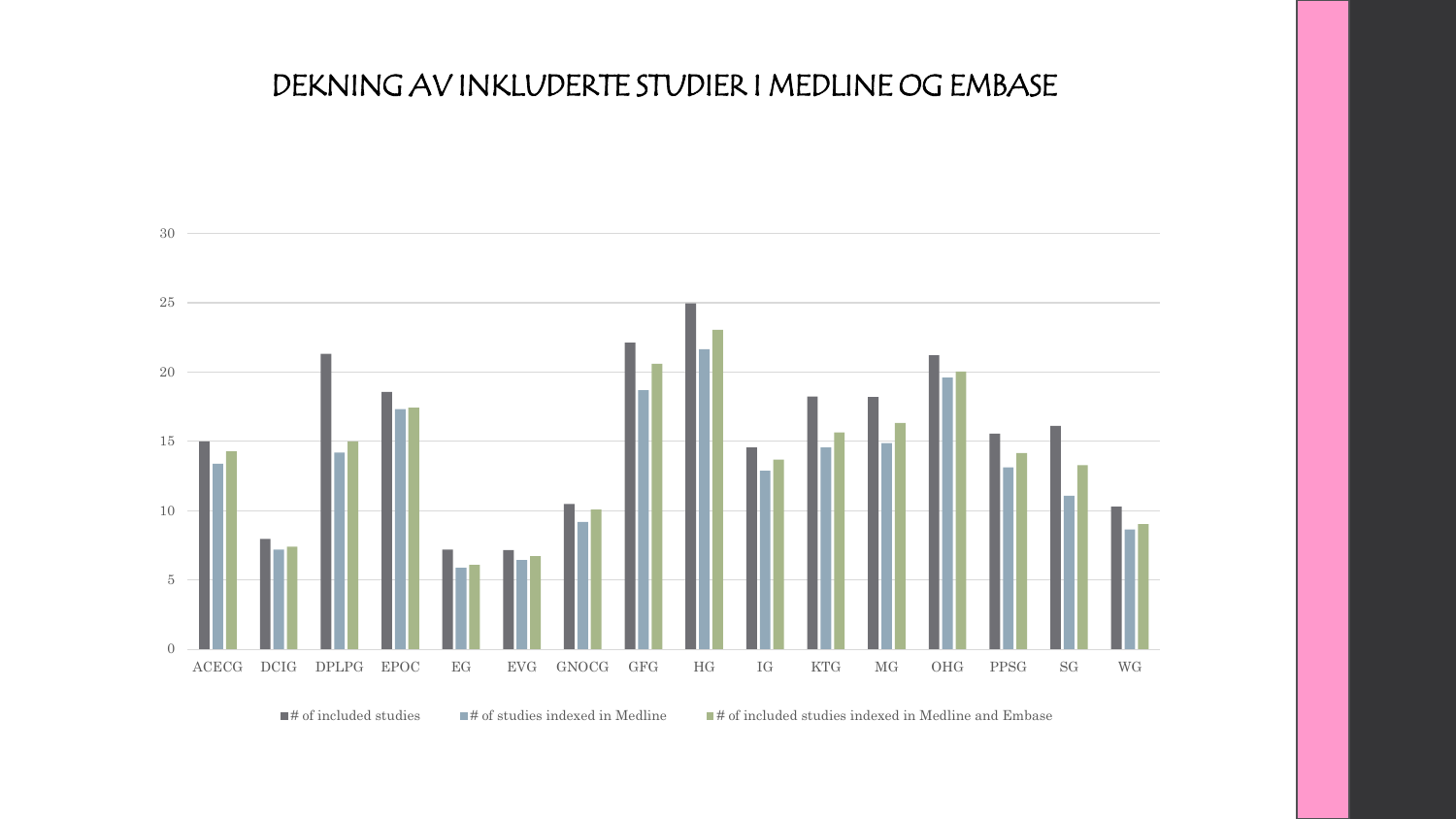#### FULLSTENDIGHET I PUBLISERTE BOOLSKE SØK



 $\blacksquare$ # of studies indexed in MEDLINE  $\blacksquare$  # of studies found by published Ovid MEDLINE search strategies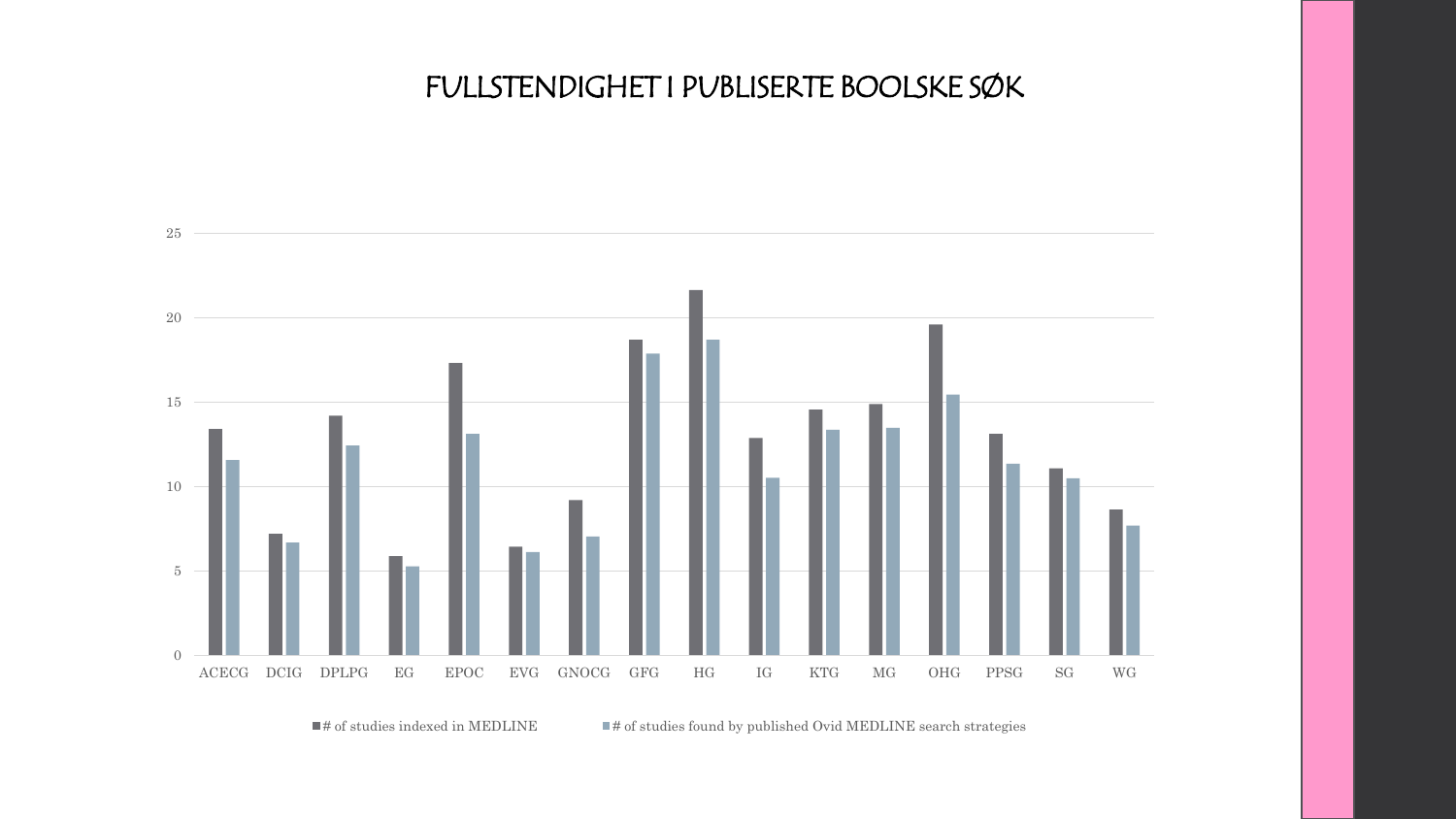### DELSTUDIE II

# FORENKLING OG OPTIMALISERING AV SØKESTRATEGIER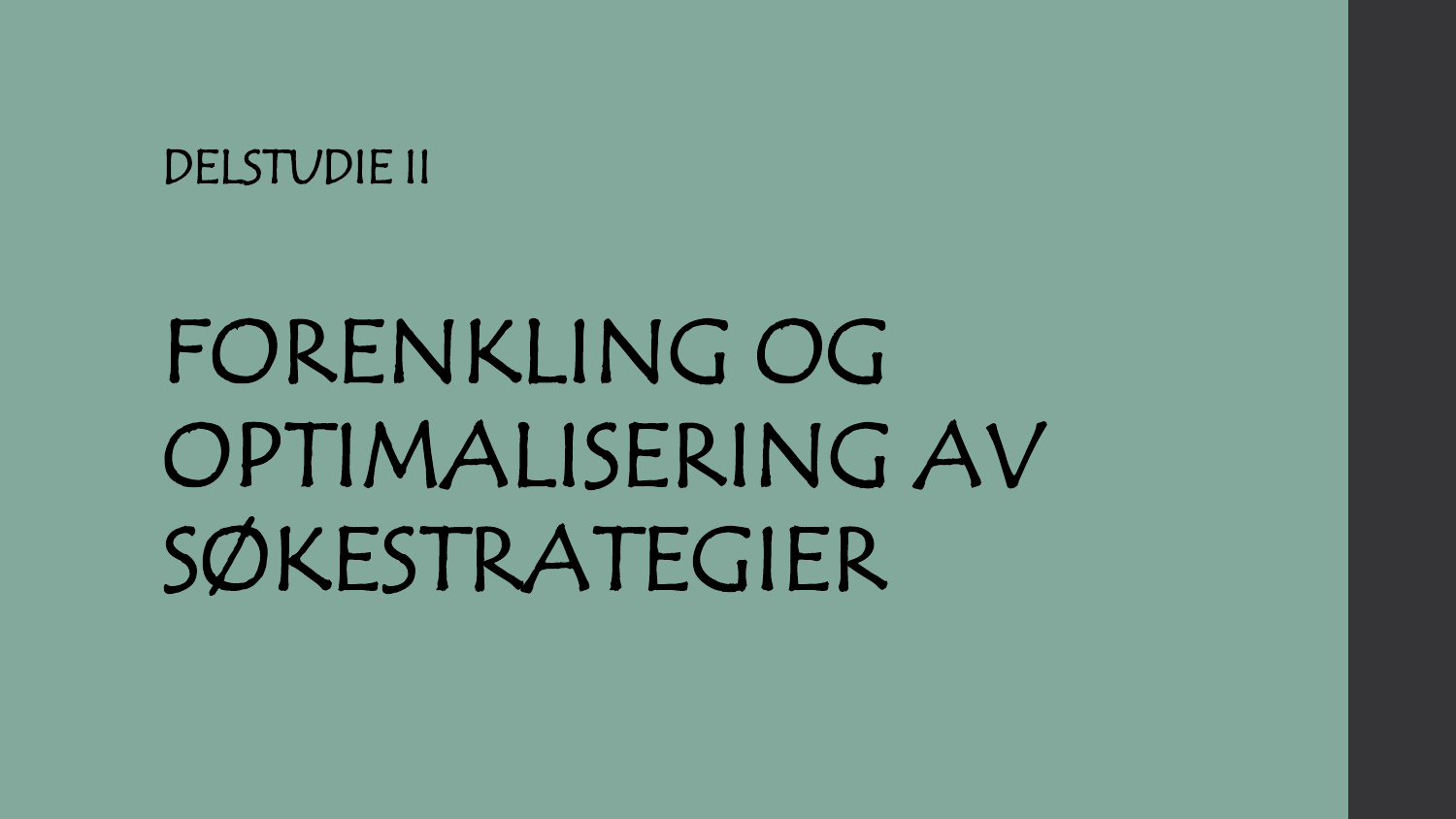## HVOR MANGE SØKEORD ER NOK?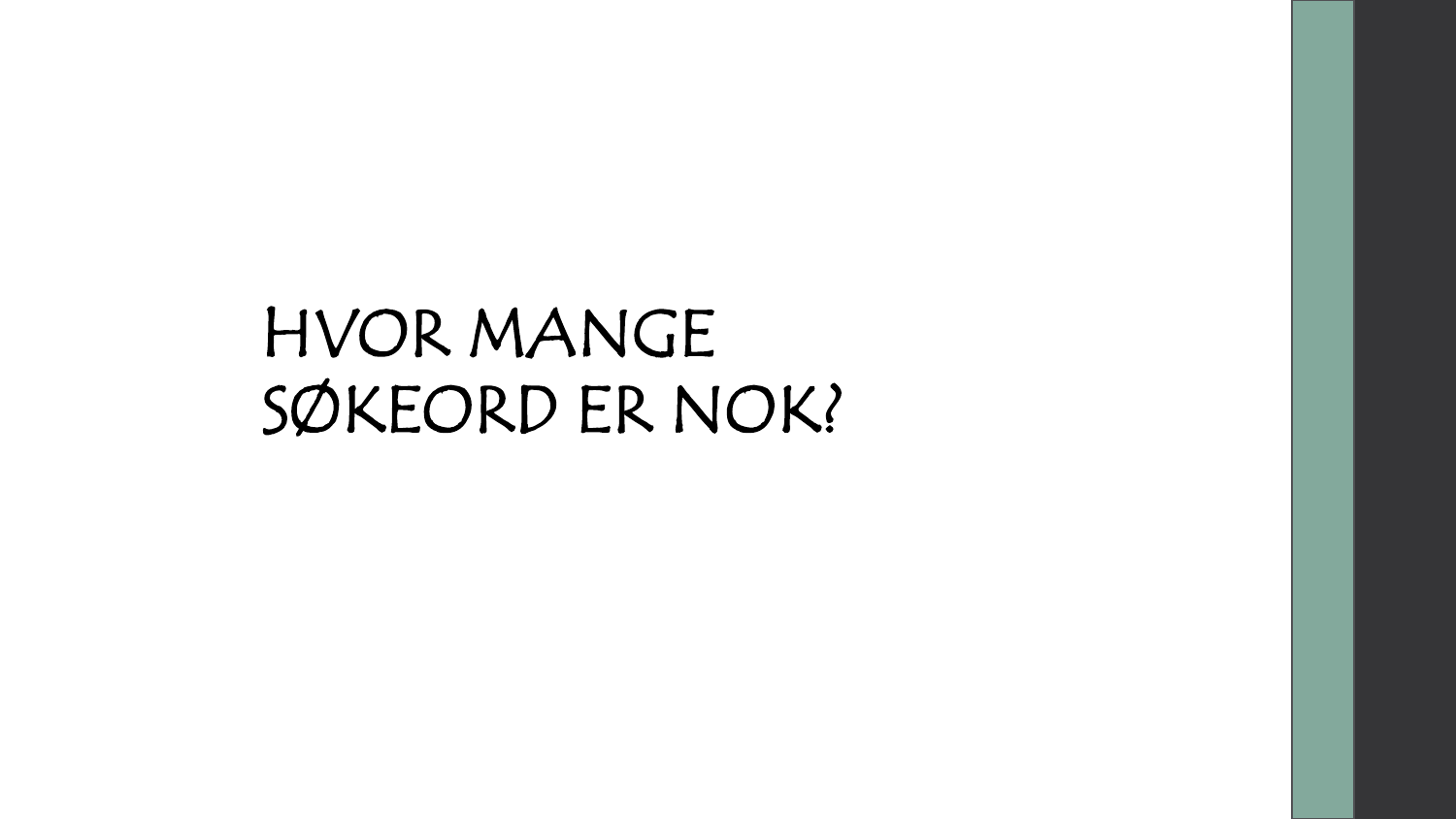#### ANTALL SØKEORD I BOOLSKE OG OPTIMALISERTE SØK



# of search words - Original search # of words - simple search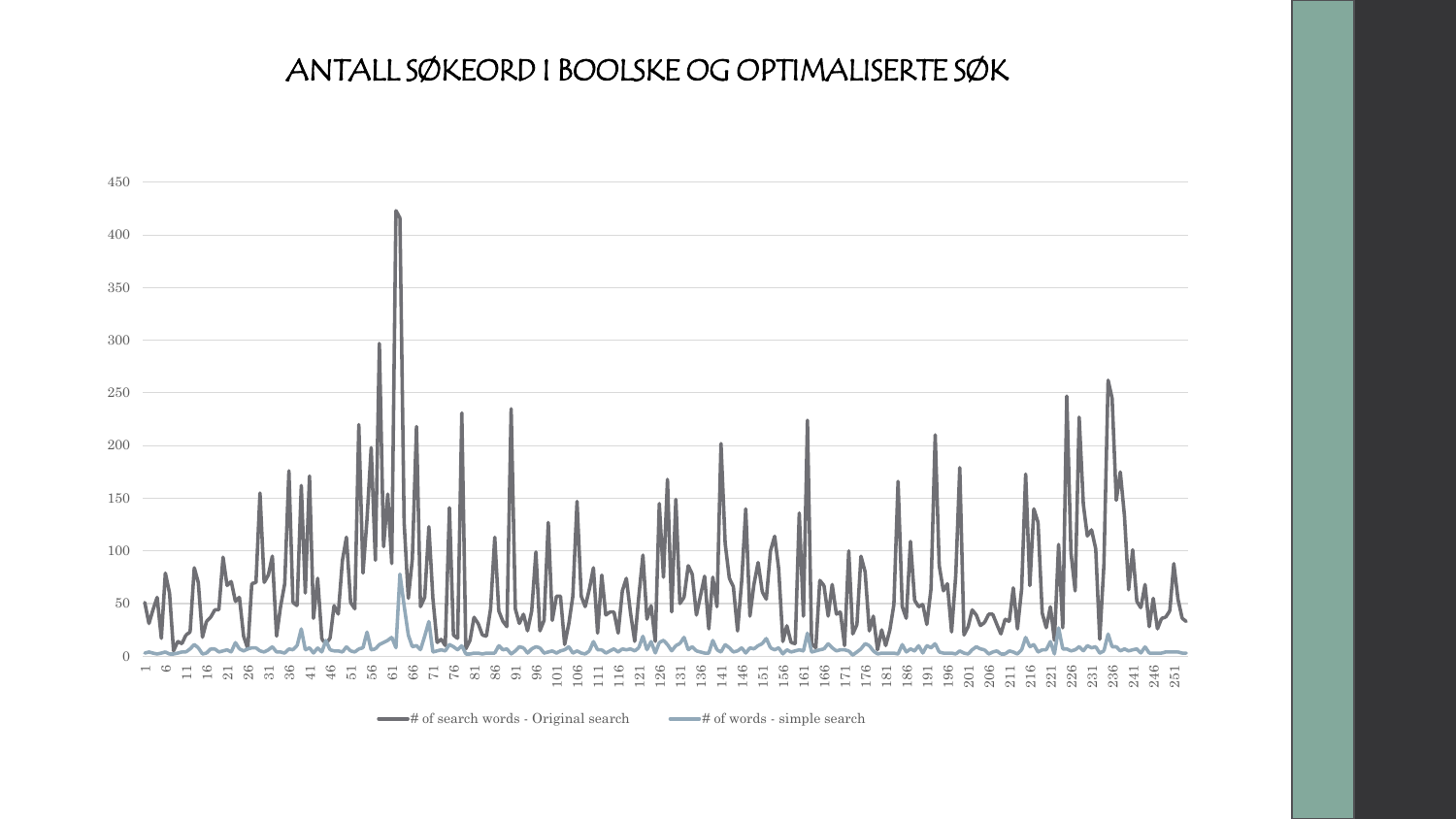#### ANTALL SØKEORD – WOUNDS GROUP

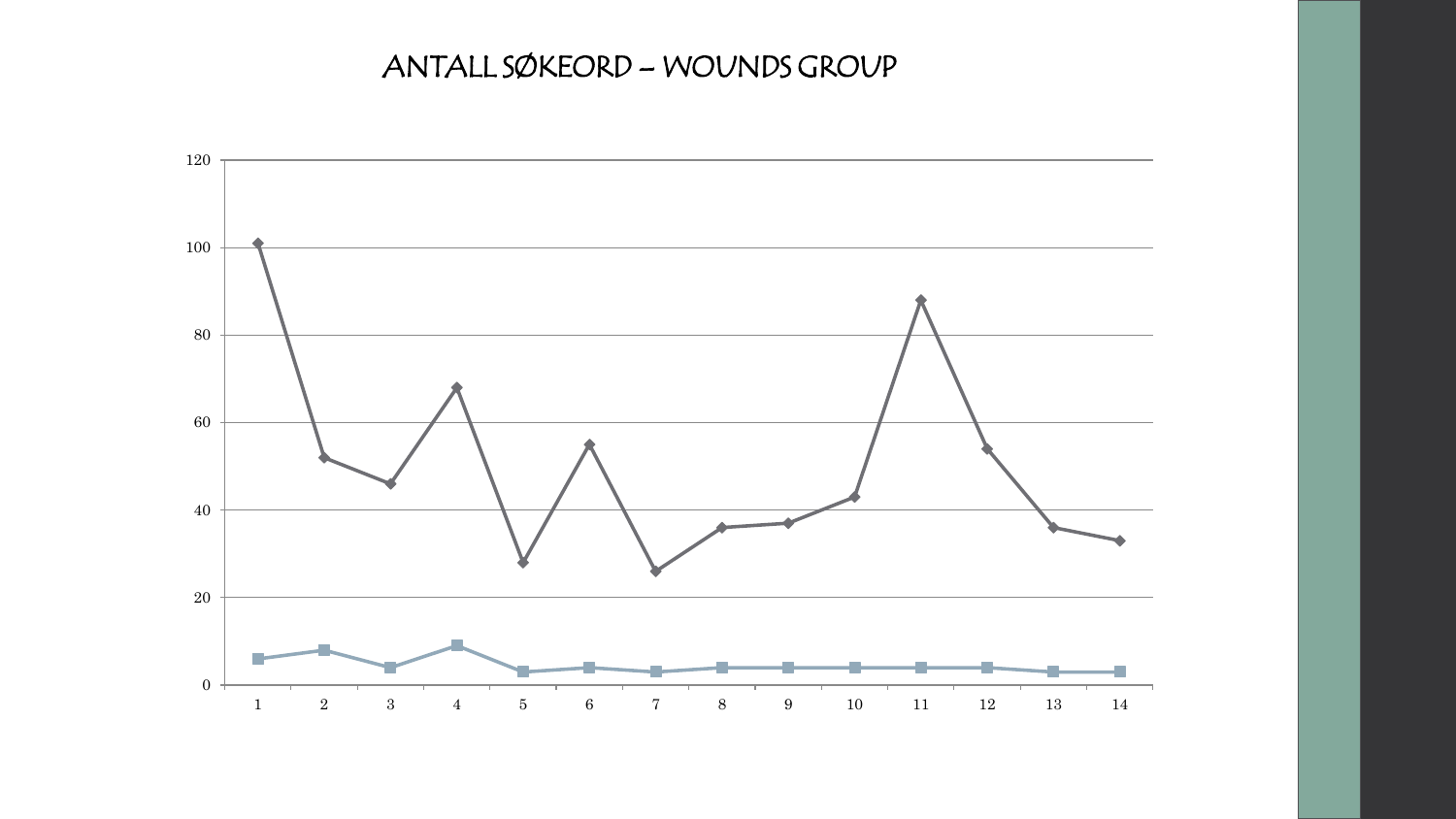#### PUBLISERT SØKESTRATEGI: "HONEY AS A TOPICAL TREATMENT FOR WOUNDS"

1 exp Skin Ulcer/ (18230) 2 exp Pilonidal Sinus/ (543) 3 exp Wounds, Penetrating/ (14308) 4 exp Lacerations/ (1423) 5 exp Burns/ (17087) 6 exp Wound Infection/ (14097) 7 exp Surgical Wound Dehiscence/ (2829) 8 exp "Bites and Stings"/ (7739) 9 exp Cicatrix/ (13623) 10 ((plantar or diabetic or heel\$ or foot or feet or ischaemic or ischemic or venous or varicose or stasis or arterial or decubitus or pressure or skin or leg or mixed or tropical or rheumatoid or sickle cell) adj5 (wound\$ or ulcer\$)).ti,ab. (18800) 11 (bedsore\$ or bed sore\$).ti,ab. (239) 12 (pilonidal sinus\$ or pilonidal cyst\$).ti,ab. (437) 13 (cavity wound\$ or sinus wound\$).ti,ab. (37) 14 (laceration\$ or gunshot or stab or stabbing or stabbed or bite\$).ti,ab. (19976) 15 (burn or burns or burned or scald\$).ti,ab. (19171) 16 (surg\$ adj5 wound\$).ti,ab. (5431) 17 (surg\$ adj5 infection\$).ti,ab. (8723) 18 (wound adj5 infection\$).ti,ab. (10745) 19 (malignant wound\$ or experimental wound\$ or traumatic wound\$).ti,ab. (428) 20 (infusion site\$ or donor site\$ or wound site\$).ti,ab. (7460) 21 (skin abscess\$ or skin abcess\$).ti,ab. (162) 22 (hypertrophic scar\$ or keloid scar\$).ti,ab. (1595) 23 or/1-22 (130992) 24 exp Honey/ (1328) 25 honey.ti,ab. (3036) 26 or/24-25 (3160) 27 23 and 26 (249)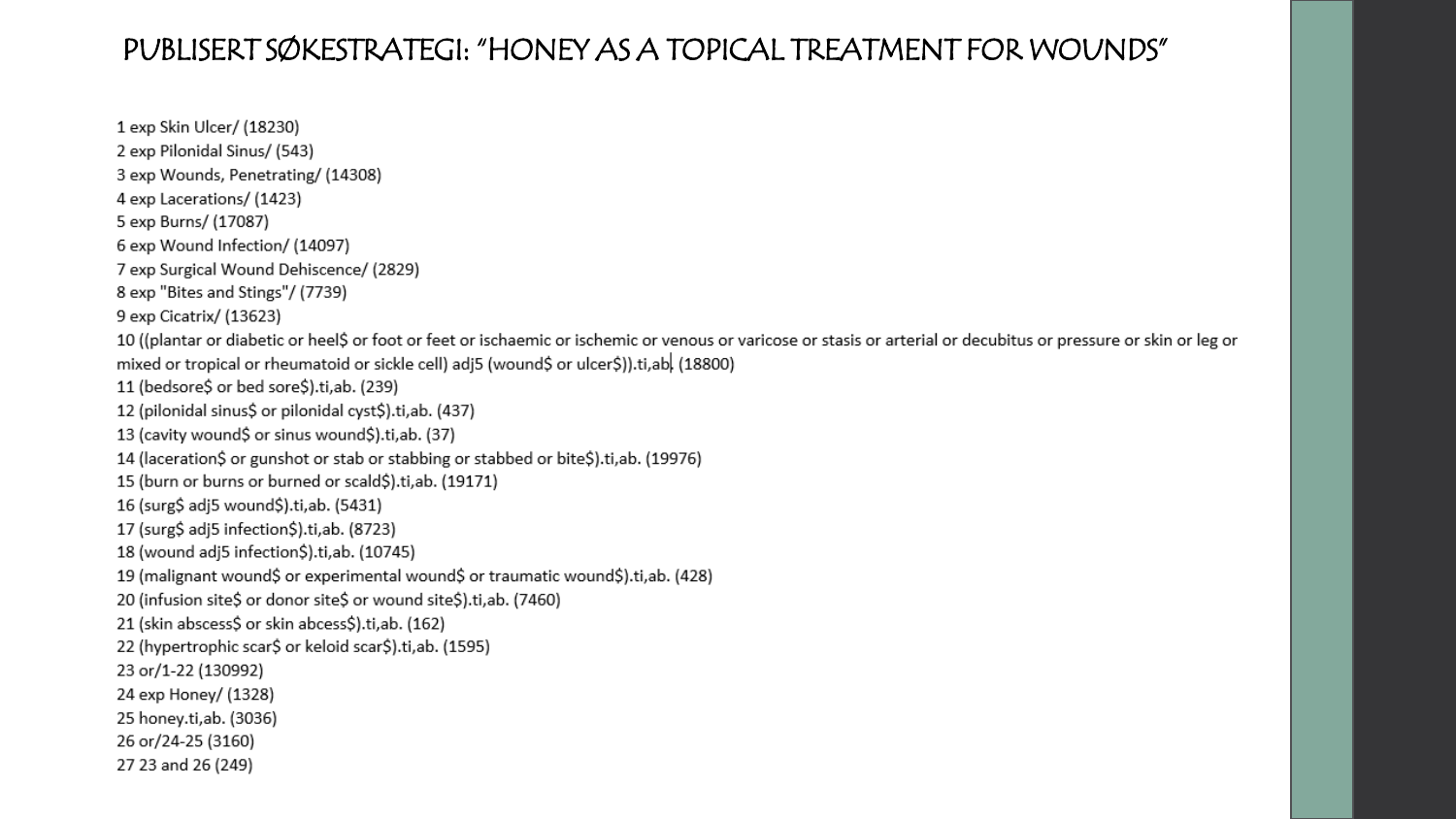#### IKKE FUNNET AV DET PUBLISERTE SØKET

- 1. Robson V, Dodd S, Thomas S. Standardized antibacterial honey (Medihoney) with standard therapy in wound care: randomized clinical trial. J Adv Nurs. 2009;65(3):565-75.
- 2. Mphande AN, Killowe C, Phalira S, Jones HW, Harrison WJ. Effects of honey and sugar dressings on wound healing. J Wound Care. 2007;16(7):317-9.
- 3. Ingle R, Levin J, Polinder K. Wound healing with honey--a randomised controlled trial. SAMJ, S. Afr. med. j. 2006;96(9):831-5.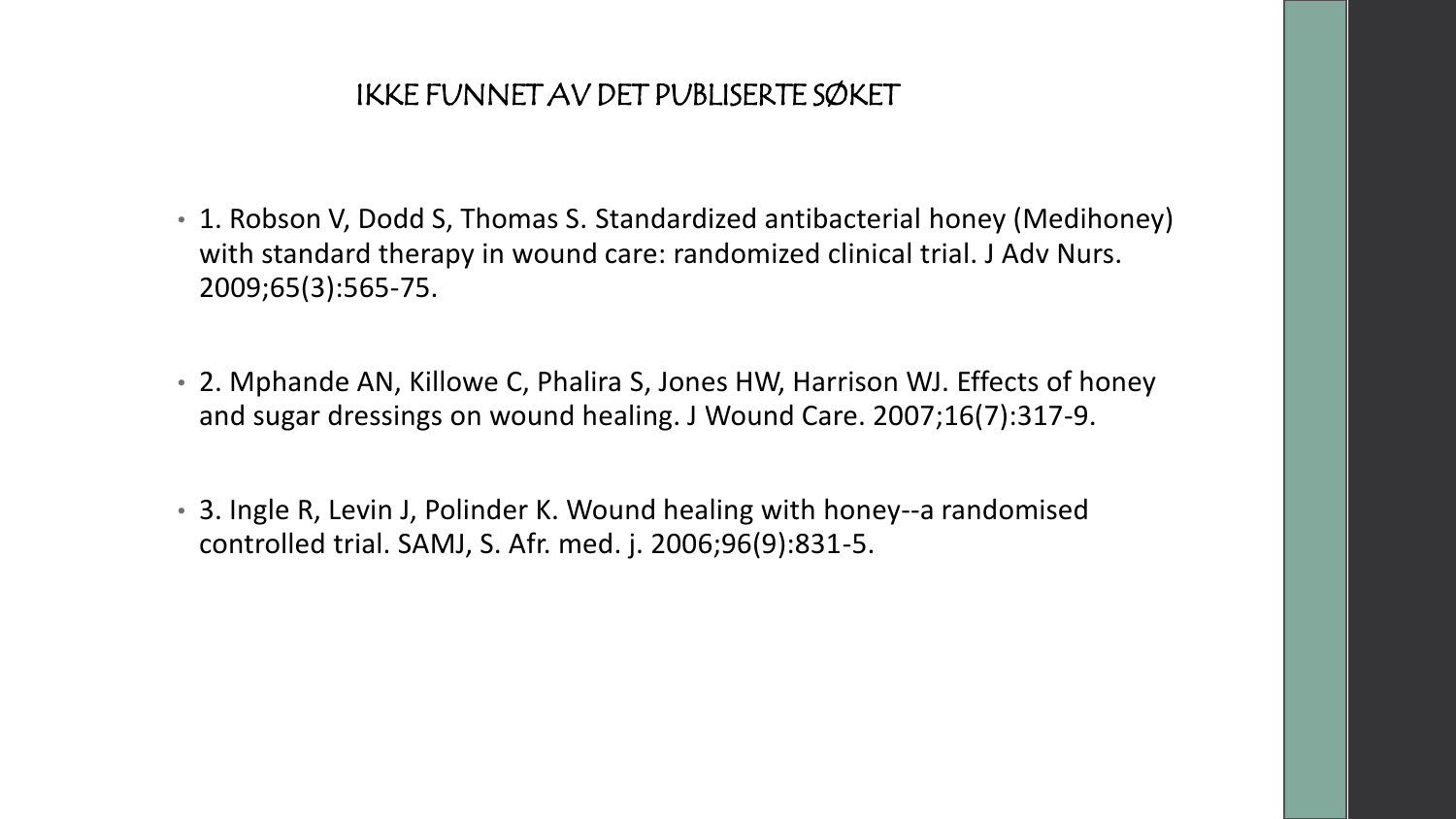#### ENKEL SØKESTRATEGI

((wound OR ulcers OR burns) AND honey).mp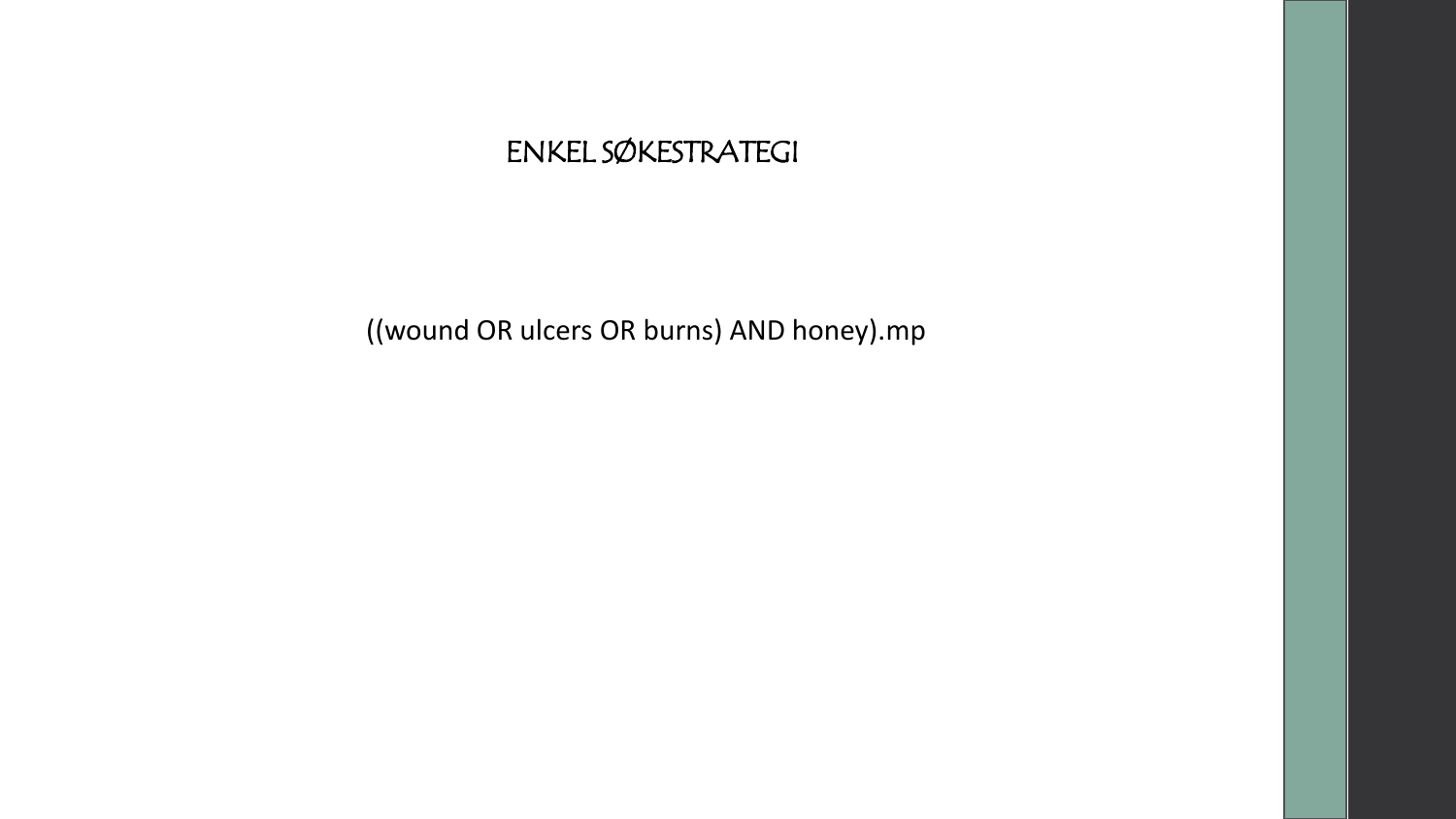#### GJENNOMSNITTLIG ANTALL OPTIMALE SØKEORD I HVER GRUPPE

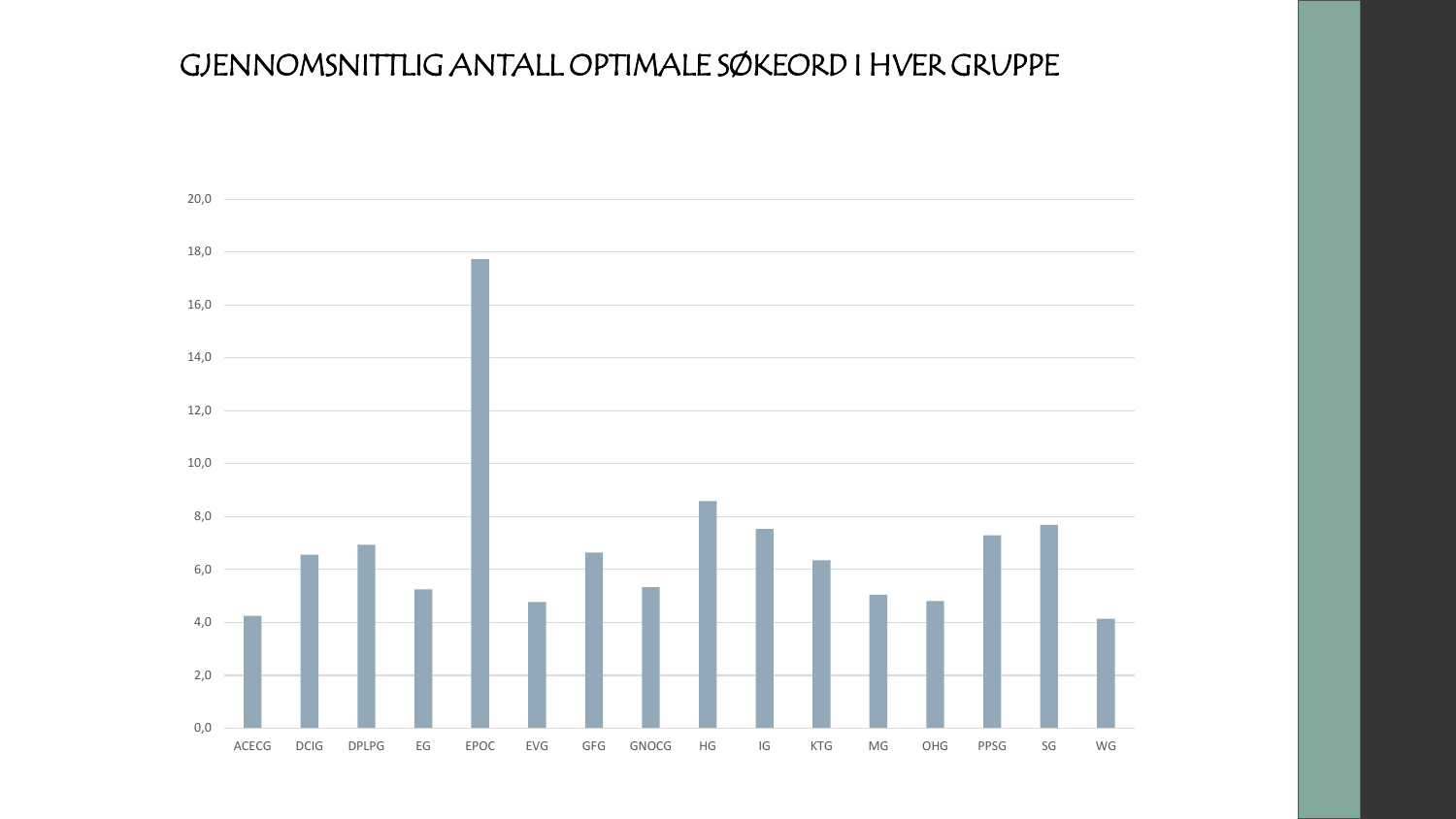# HVORDAN FINNE GODE SØKEORD?

1. OVERSIKTENS TITTEL OG PROTOKOLL

2. TEXT MINING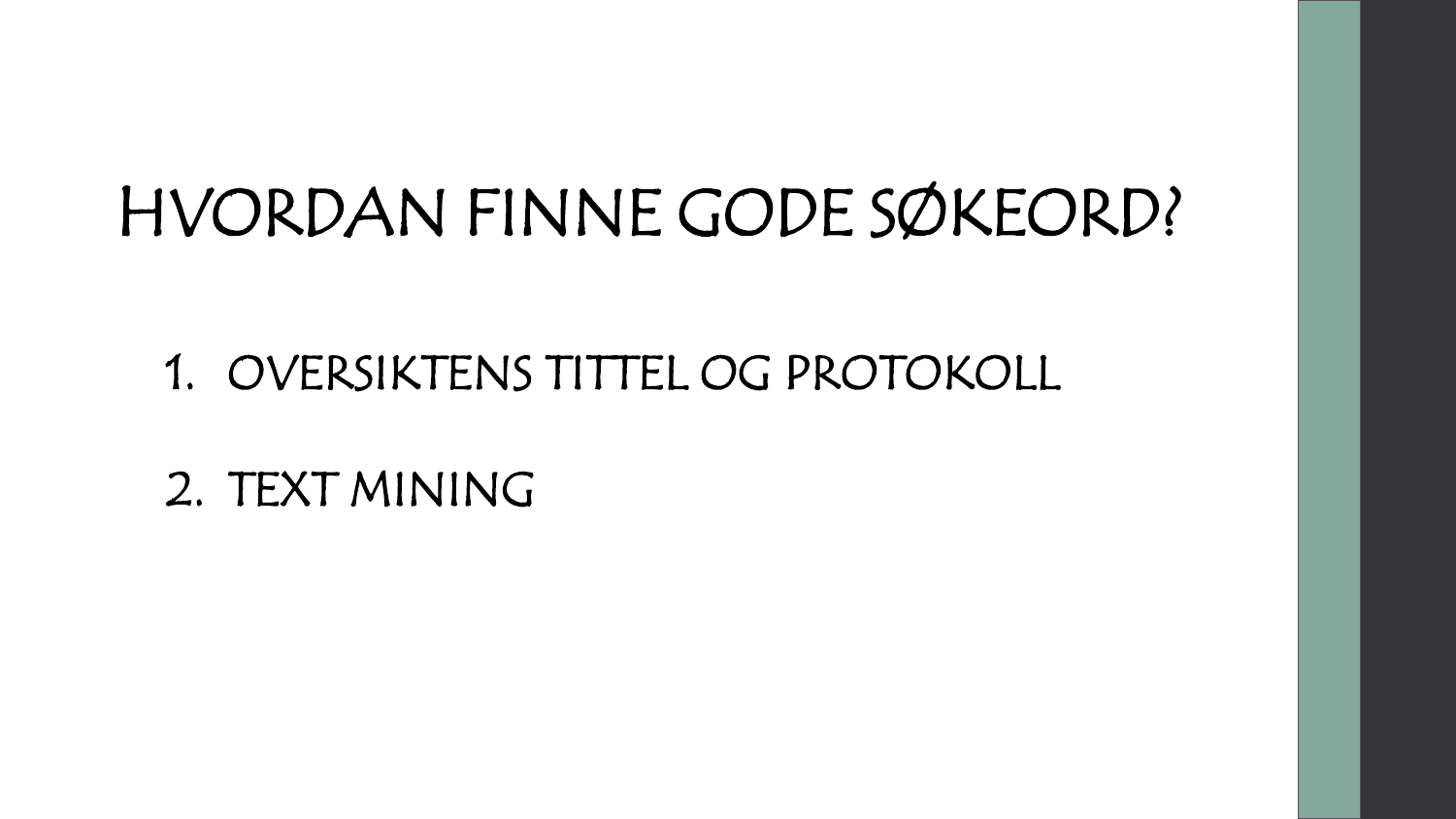DELSTUDIE III

VIL RANGERING AV SØKERESULTAT I PUBMED GI DE MEST RELEVANTE TREFFENE FØRST?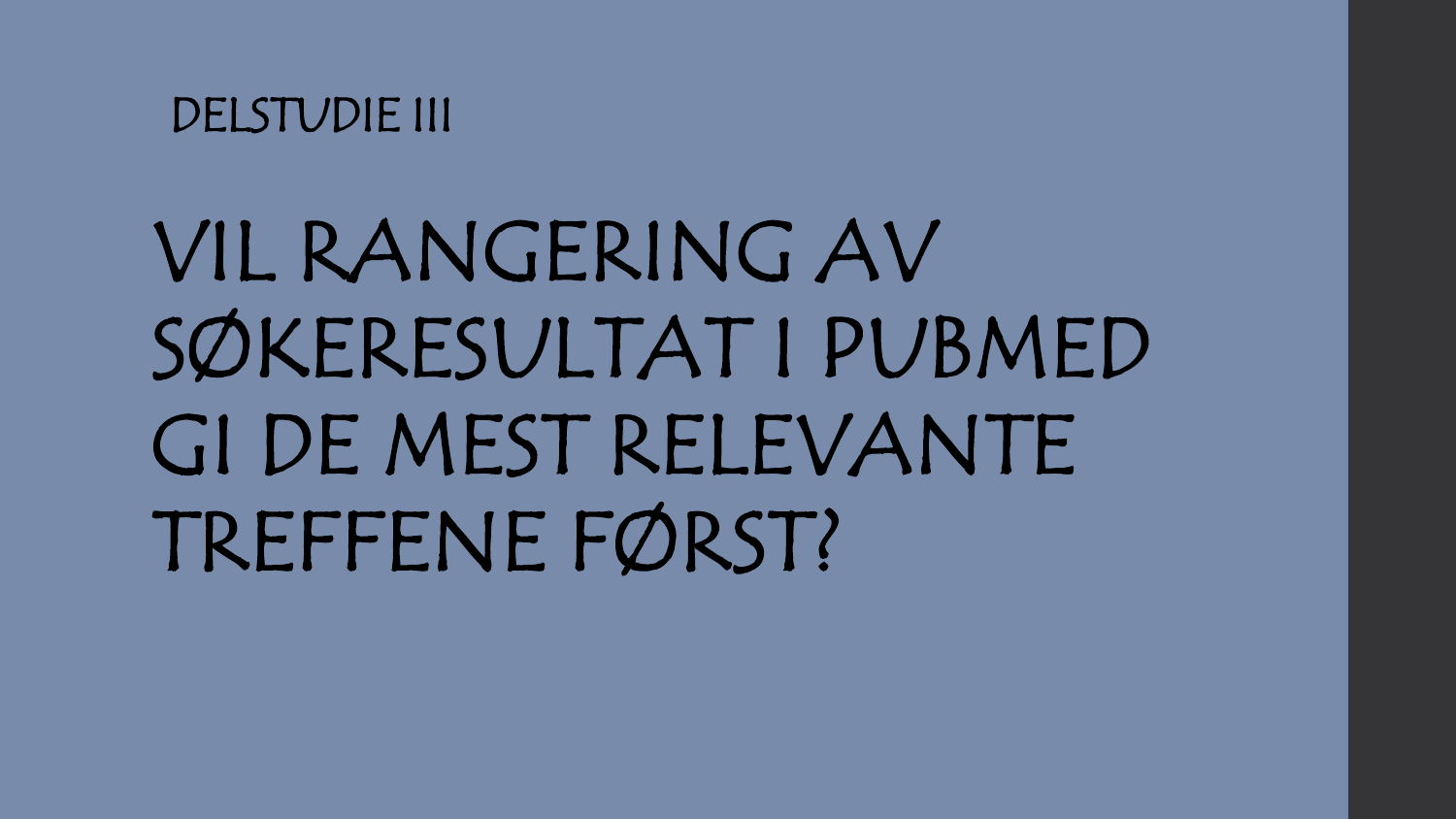#### RANGERING AV TRADISJONELLE BOOLSKE SØK



#### ■ MAP - Best Match 
■ MAP - First Author ■ MAP - Most Recent